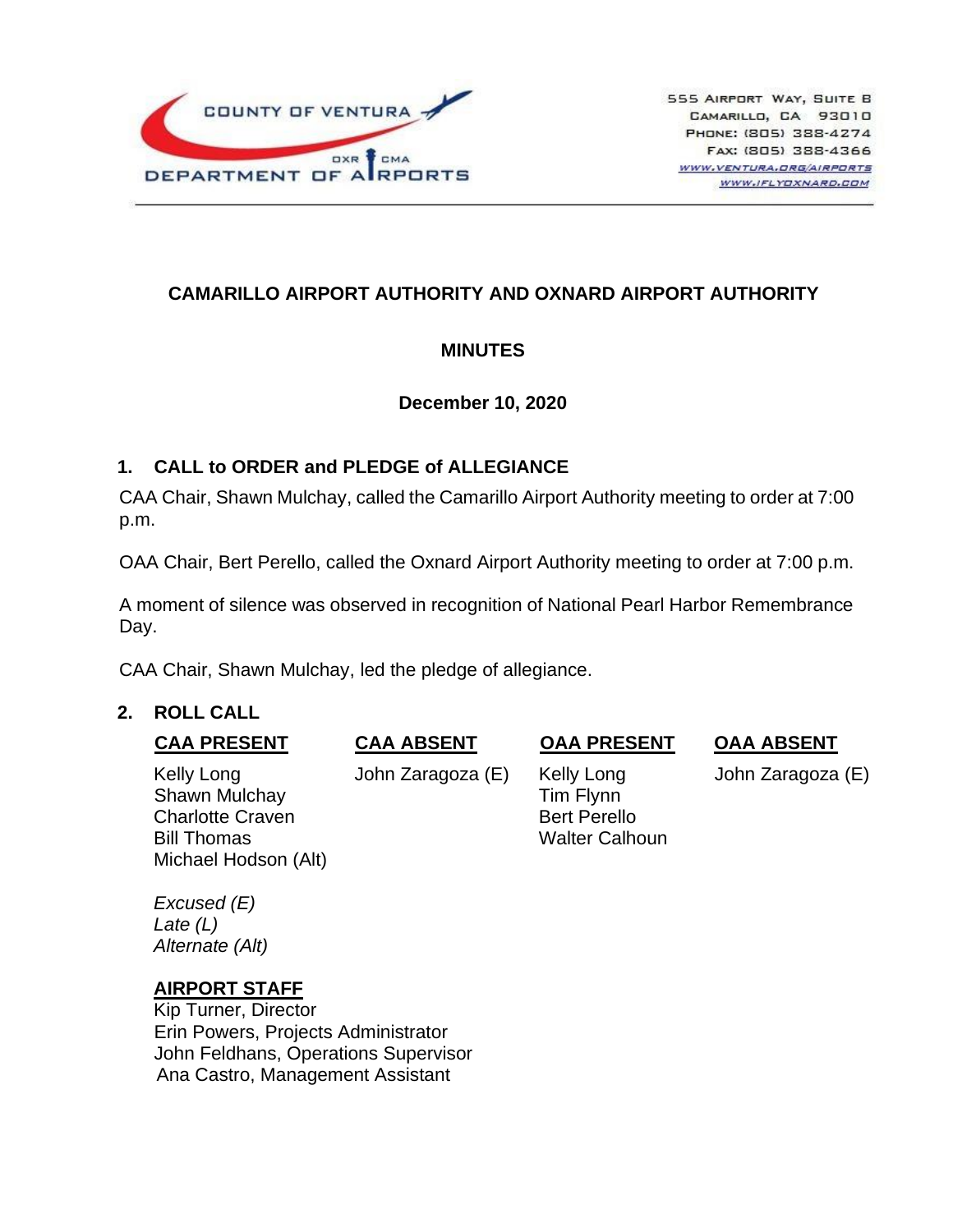### **3. APPROVAL OF MINUTES – September 10, 2020**

### *Camarillo Airport Authority:*

*Councilmember Bert Perello made a correction to the minutes. On page 3a5 of the meeting packet under #11 Authority Comments, change "Mr. Perello thanked the Airport Authority for putting an ad in the newspaper regarding the Oxnard Airport Runway 7-25, Taxiway Connectors, and Parallel Taxiway Pavement Reconstruction Project." to "Mr. Perello thanked the Department of Airports for putting an ad in the newspaper regarding the Oxnard Airport Runway 7-25, Taxiway Connectors, and Parallel Taxiway Pavement Reconstruction Project."* 

*Mayor Charlotte Craven moved to approve the September meeting minutes as amended and Public Member Bill Thomas seconded the motion. All others voted and the motion passed unanimously.*

*Oxnard Airport Authority:* 

*Councilmember Bert Perello made a correction to the minutes. On page 3a5 of the meeting packet under #11 Authority Comments, change "Mr. Perello thanked the Airport Authority for putting an ad in the newspaper regarding the Oxnard Airport Runway 7-25, Taxiway Connectors, and Parallel Taxiway Pavement Reconstruction Project." to "Mr. Perello thanked the Department of Airports for putting an ad in the newspaper regarding the Oxnard Airport Runway 7-25, Taxiway Connectors, and Parallel Taxiway Pavement Reconstruction Project."* 

*Supervisor Kelly Long moved to approve the September meeting minutes as amended and Councilmember Bert Perello seconded the motion. All others voted and the motion passed unanimously.* 

#### **4. PUBLIC COMMENT PERIOD**

Mark Sullivan inquired as to whether the block of County-owned T-hangars between Air 7 and the Commemorative Air Force at Camarillo Airport are going to be eliminated. Mr. Sullivan stated that he is a long-term renter of those hangars and he would like to know when tenants would be notified if this rumor is true. He would also like to know if tenants in those hangars would be given a priority hangar in the Northeast Hangar Project.

### **5. UNFINISHED BUSINESS – NONE**

#### **6. NEW BUSINESS**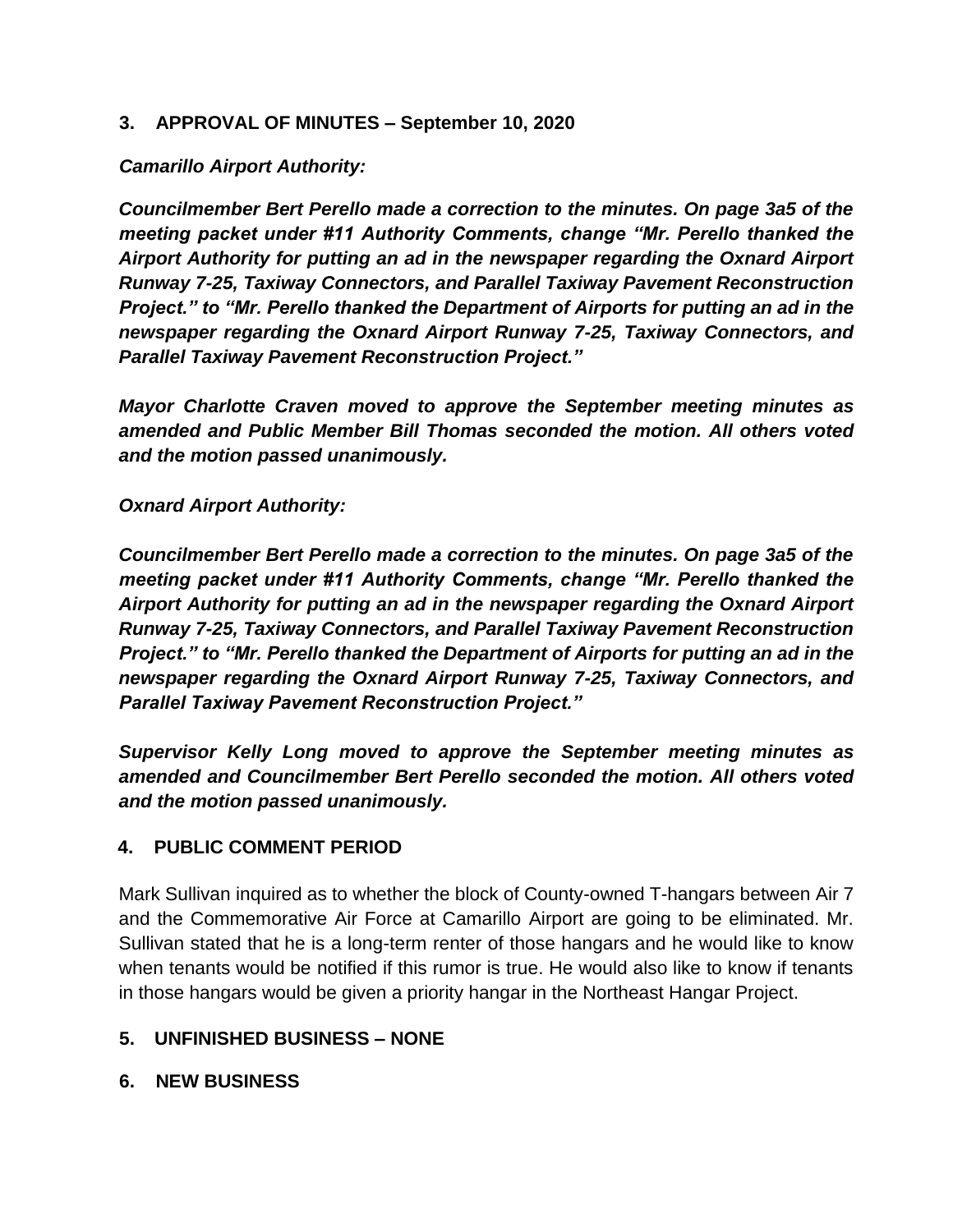### **OXNARD AIRPORT AUTHORITY**

**A. Subject: Receive and File an Update on the Follow-up Requested by the Oxnard Airport Authority During its September Meeting Regarding FAA Consultation of Alternative 4 for the Oxnard Airport Runway 7-25, Taxiway Connectors, and Parallel Taxiway Pavement Reconstruction Project**

### **Recommendation:**

Staff requests that your Commission/Authority receive and file an update on the follow-up requested by the Oxnard Airport Authority during its September meeting regarding Federal Aviation Administration consultation of Alternative 4 for the Oxnard Airport Runway 7-25, Taxiway Connectors, and Parallel Taxiway Pavement Reconstruction Project.

Director Kip Turner introduced the item and explained that the Oxnard Airport Authority previously requested that the Department of Airports make an inquiry to the Federal Aviation Administration (FAA) as to the feasibility of Alternative 4 regarding the Oxnard Airport runway and taxiway project. Mr. Turner shared that the Department of Airports is reporting back to the Oxnard Airport Authority at this time. Mr. Turner then introduced projects administrator Erin Powers who shared that Mead & Hunt, Inc. contacted the Federal Aviation Administration regarding the Oxnard Airport Authority's inquiry. Ms. Powers then introduced Chuck McCormick with Mead & Hunt, Inc. Mr. McCormick stated that his office contacted the FAA regarding Alternative 4 and the FAA indicated that utilizing the parallel Taxiway F as a temporary runway alternative would significantly increase the likelihood of runway incursions and decrease safety. The FAA also indicated that Alternative 4 as proposed was unacceptable to them.

# *Oxnard Airport Authority: Supervisor Kelly Long moved to approve staff's recommendation and Mayor Tim Flynn seconded the motion. All others voted in favor and the motion passed unanimously.*

# **B. Subject: Receive and File a Summary of the Second Tenant Workshop Held on November 17, 2020 for the Oxnard Airport Runway 7-25, Taxiway Connectors, and Parallel Taxiway Pavement Reconstruction Project**

### **Recommendation:**

Staff requests that your Commission/Authority receive and file a summary of the second tenant workshop held on November 17, 2020 for the Oxnard Airport Runway 7-25, Taxiway Connectors, and Parallel Taxiway Pavement Reconstruction Project.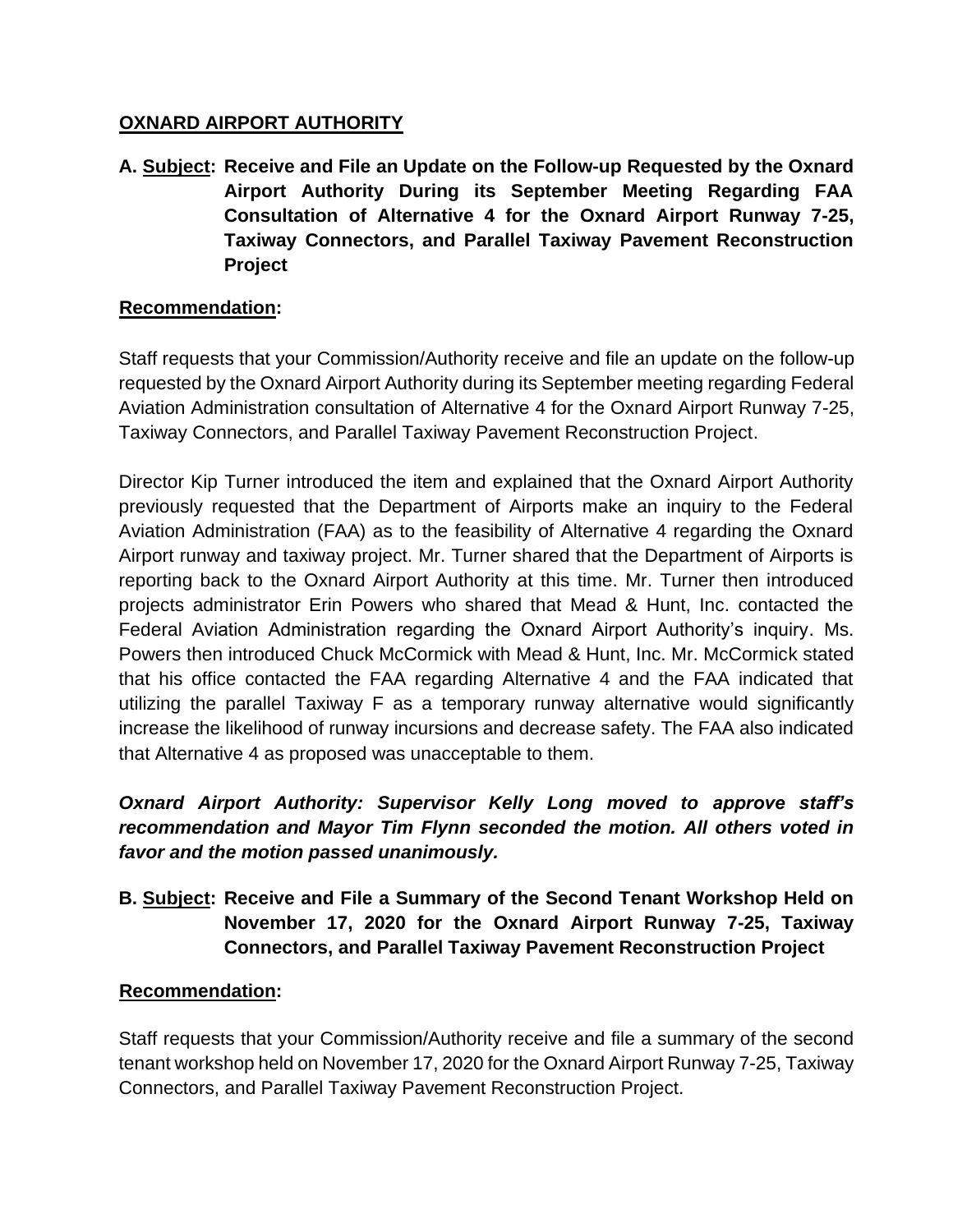Director Kip Turner introduced the item and stated that the public workshop held on November 17, 2020 was the second of three workshops. The third and final public workshop will take place in the latter part of January or the first part of February. Mr. Turner then introduced projects administrator Erin Powers. Ms. Powers stated that Mead & Hunt, Inc. in collaboration with airport staff led the workshop and would provide a summary. Chuck McCormick, project manager for the design project, shared that he and Jannet Loera, civil design lead, would present the summary. Mr. McCormick went over a PowerPoint presentation outlining the purpose of the project, an overview/description, proposed airfield changes, and phasing alternatives. Jannet Loera shared that Mead & Hunt's team was able to narrow down the phasing options to Alternative 1 and Alternative 2. Ms. Loera shared the analysis of Alternative 1 which is a full runway closure with no arrivals or departures. Construction would take three to four months plus two weeks of additional night closure for runway grooving and pavement markings. Ms. Loera also shared the analysis of Alternative 2 which is a two-phase construction with limited runway availability. Construction would take five to five and a half months with up to three one-totwo week full runway closures. There will also be two weeks of night closure for runway grooving and pavement markings. Alternative 2 increases construction costs by approximately 1.2 million as compared to Alternative 1. Ms. Loera also shared results of a tenant survey that was taken during the workshop. One of the survey questions was whether tenants preferred Alternative 1 or Alternative 2. 64% of tenants chose Alternative 1 and 36% of tenants chose Alternative 2. Mr. McCormick reiterated that the next public workshop will take place in late January or early February. It was clarified that Alternative 2 costs more and has a longer construction period than Alternative 1. Director Kip Turner also clarified that Alternative 1 has been selected in terms of moving forward with the project. Public Member Bill Thomas commented that Alternative 1 appears to be a safer selection than Alternative 2 and he inquired about accommodations for tenants of Oxnard Airport that will be impacted during construction of the project. Director Turner responded that since Alternative 1 requires a full runway closure, the Department of Airports will propose waiving rent for up to four months subject to approval by the Board of Supervisors. This would apply to tenants affected by the closure. He believes this is the best course of action because there are no available hangars at Camarillo Airport that can be offered to tenants of Oxnard Airport for the purpose of housing their aircraft. It is also unknown if tie downs will be available at Camarillo Airport that can be offered to tenants of Oxnard Airport when construction begins. Supervisor Kelly Long requested that airport staff communicate impacts of the project to tenants of Oxnard Airport and Camarillo Airport. A discussion took place about the environmental impact of the project.

### *Oxnard Airport Authority: Supervisor Kelly Long moved to approve staff's recommendation and Mayor Tim Flynn seconded the motion. All others voted in favor and the motion passed unanimously.*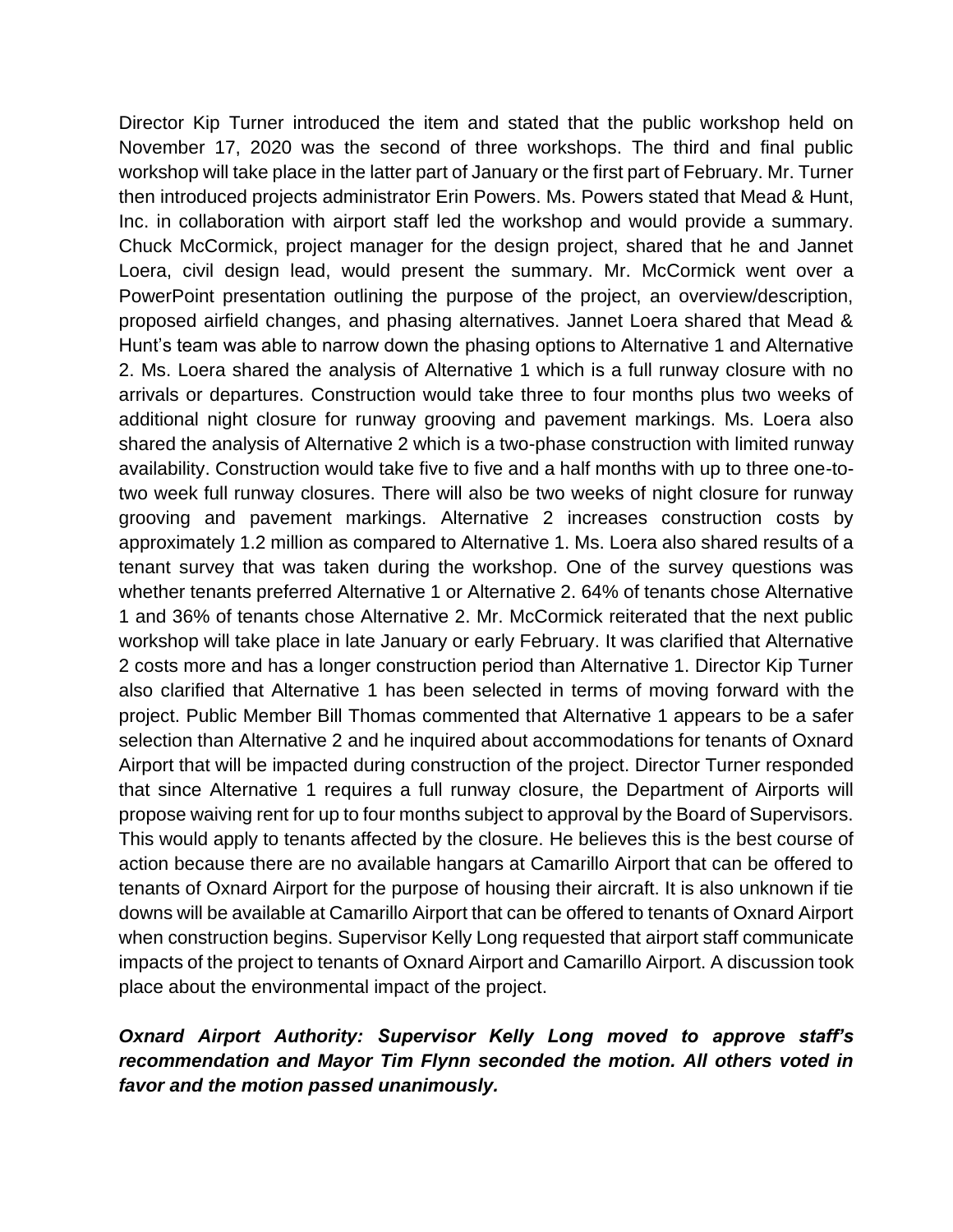## **7. DIRECTOR'S REPORT**

Director Kip Turner shared an updated timeline to bring back the hangar lease item. Mr. Turner anticipates bringing forth this item to the Aviation Advisory Commission, Camarillo and Oxnard Airport Authorities, and the Board of Supervisors in March. He also plans to disseminate the proposed hangar lease template to all advisory bodies, the Camarillo Oxnard Hangar Owners and Tenants Association (COHOTA), and tenants prior to March. Additionally, he plans to meet with COHOTA once more before March. Mr. Turner shared that the Northeast Hangar Development project at Camarillo Airport was scheduled for completion on December 18<sup>th</sup> however there was a seal coat issue and delay in materials. He now anticipates the project will be completed in mid-January. A grand opening for the hangar complex will be scheduled once public gatherings are allowed. Mr. Turner reminded Authority members that the Department of Airports received a grant in the amount of \$750,000 towards the master plan study for both Camarillo and Oxnard airports. Mr. Turner shared that Coffman & Associates is the consultant for the study and the effort kicked off on November 18<sup>th</sup>. The study will be approximately 12-18 months and there will be extensive public involvement. Public outreach including workshops will begin in the new year. Mr. Turner shared photos of improvements made to the parking lot and terminal lobby at Oxnard Airport. Lastly, it was clarified by Mr. Turner that with respect to the public comment received from Mark Sullivan, the Department of Airports has no plans to do anything in preparation for an Amazon facility, nor is the Department aware of any interest by Amazon to do so.

## **8. REPORTS**

Monthly Activity Report – August, September, October 2020 Monthly Noise Complaints – August, September, October 2020 Consultant Reports – August, September, October 2020 Airport Tenant Project Status – September, October, November 2020 Project Status –September, October, November 2020 Financial Statements Period Ended – June 30, 2020 Financial Statements Fourth Quarter – FY 2019/2020 Meeting Calendar

### *Reports were received and filed.*

### **9. CORRESPONDENCE**

Memorandum dated August 26, 2020 from Dave Nafie to Tenants at Camarillo and Oxnard Airports re: Dispute Resolution and the Role of Airport Operations Staff

Letter dated August 31, 2020 from Madeline Herrle to Jeff Weinstein, Oxnard Union High School District re: OUHSD Properties at 220 and 309 S. "K" Street, Oxnard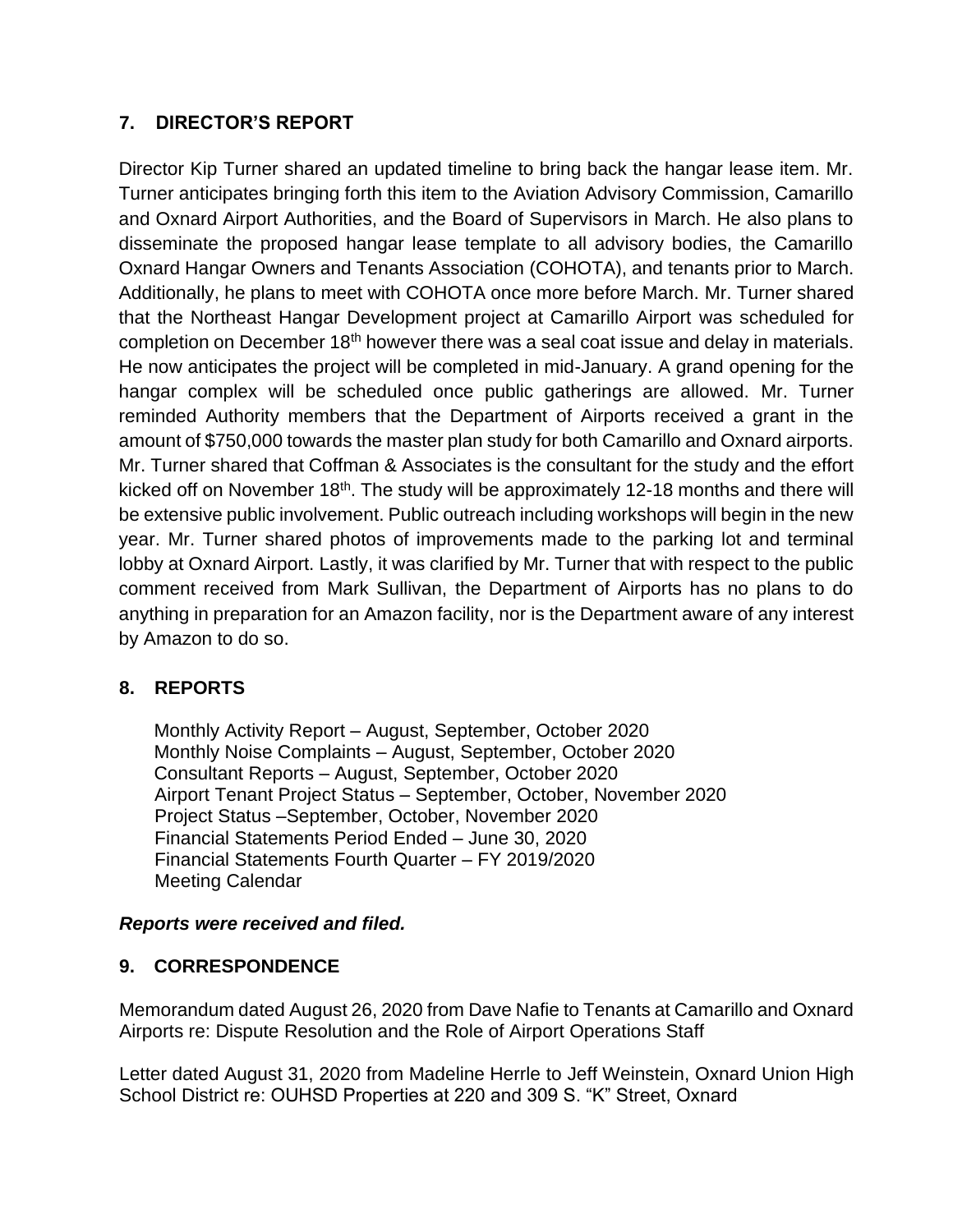Letter dated August 31, 2020 from Kip Turner to David Haase, U.S. General Services Administration re: Application for Airport Surplus Property; DHS ICE Office Space; 275 Skyway Drive, Camarillo, Ventura County, California, 93010; GSA Control No 9-X-CA- $0410 - AO$ 

Letter dated September 8, 2020 from Madeline Herrle to Mark Sullivan, The Law Office of Mark F. Sullivan re: Airport Properties Limited, LLC; Public Records Request dated September 4, 2020

Email dated September 15, 2020 from Jannet Loera, Mead & Hunt to Al Richardson, Sam Samad, Carlos Mora, Timothy Hester, Federal Aviation Administration re: Oxnard Airport – Construction Phasing Input

Letter dated September 16, 2020 from Madeline Herrle to Mark Sullivan, The Law Office of Mark F. Sullivan re: Public Records Request dated September 8, 2020

Email dated September 18, 2020 from Al Richardson, Federal Aviation Administration to Jannet Loera, Mead & Hunt and Sam Samad, Carlos Mora, Timothy Hester, Federal Aviation Administration re: Oxnard Airport – Construction Phasing Input

Letter dated September 22, 2020 from Madeline Herrle to Mark Sullivan, The Law Office of Mark F. Sullivan re: Public Records Request dated September 4, 2020

Letter dated September 30, 2020 from Dave Nafie to David Moe, City of Camarillo re: Tentative Tract 6018 (TT-6018), Darling Development Group Subdivision, Determination of Completeness/Incompleteness Department of Airports Comments/Agency Review

Letter dated October 1, 2020 from Kip Turner to Rob Davidson, Ventura County Sheriff's Office re: Sheriff's Firearms Range / CHP Shared Use of Facility Camarillo Airport Business Park

Letter dated October 30, 2020 from Madeline Herrle to Cathryn Cason, Federal Aviation Administration re: GSA Control No 9-X-CA-0410 – AO; 275 Skyway Drive, Camarillo, California; DHS ICE PROPERTY; Application for Surplus Property / Public Benefit **Conveyance** 

Notice re: Oxnard Airport Runway 7-25, Taxiway Connectors, and Parallel Taxiway Reconstruction Project Tenant Workshop #2 on November 17, 2020

#### *Correspondence was received and filed.*

#### **10. MISCELLANEOUS HANDOUTS**

*Information was received and filed.*